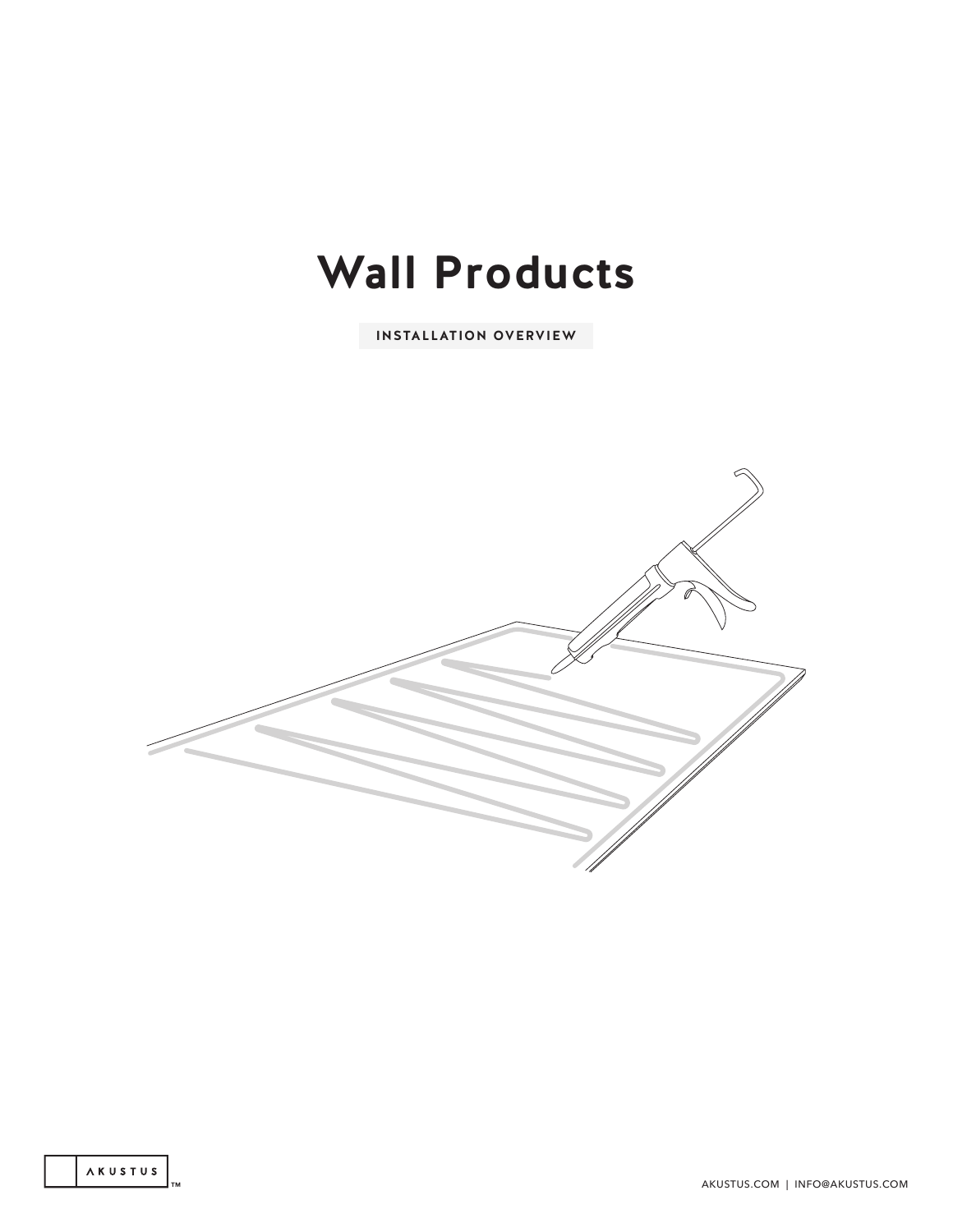## **WALL PRODUCTS INSTALLATION OVERVIEW**

#### **INTRODUCTION**

This installation document provides an overview of methods and general instructions meant to aid the installer in applying AKUSTUS products. Installers must rely on their professional experience and their assessment of the project environment to ensure a successful installation.

Upon delivery, examine the products for any damage that may have been caused in transit. If there are any issues, please contact your local distributor immediately. Claims will not be accepted after installation has begun.

#### **HANDLING & STORAGE**

Handle products to avoid folding the product, chipping the edges of the product or indenting the faces of the product. Store products in original containers in a well-ventilated area until the intended application environment is ready for installation. Allow products to acclimatize to environmental conditions. Lay products flat on their faces; do not stand products on their edges. Protect from moisture, heat, direct sunlight and the elements.

### **CLEANING**

Lightly brush or gently vacuum to remove dust. Clean with warm water and mild, non-toxic soap to remove spills. Test solution on an inconspicuous spot before applying to more visible areas. Blot with a dry cloth after applications of the solution to avoid saturating the material. Avoid applying too much pressure when cleaning the products.

#### **MOUNTING METHODS**

Note: Not all installation methods are applicable to all products; please refer to product sheets and feel free to contact us for product-specific details.





**Magnets** 



Clip-on mounts Concealed mechanical Furring strips Construction adhesive fastanars



Standoffs **Z-clips** 







AKUSTUS.COM | INFO@AKUSTUS.COM 2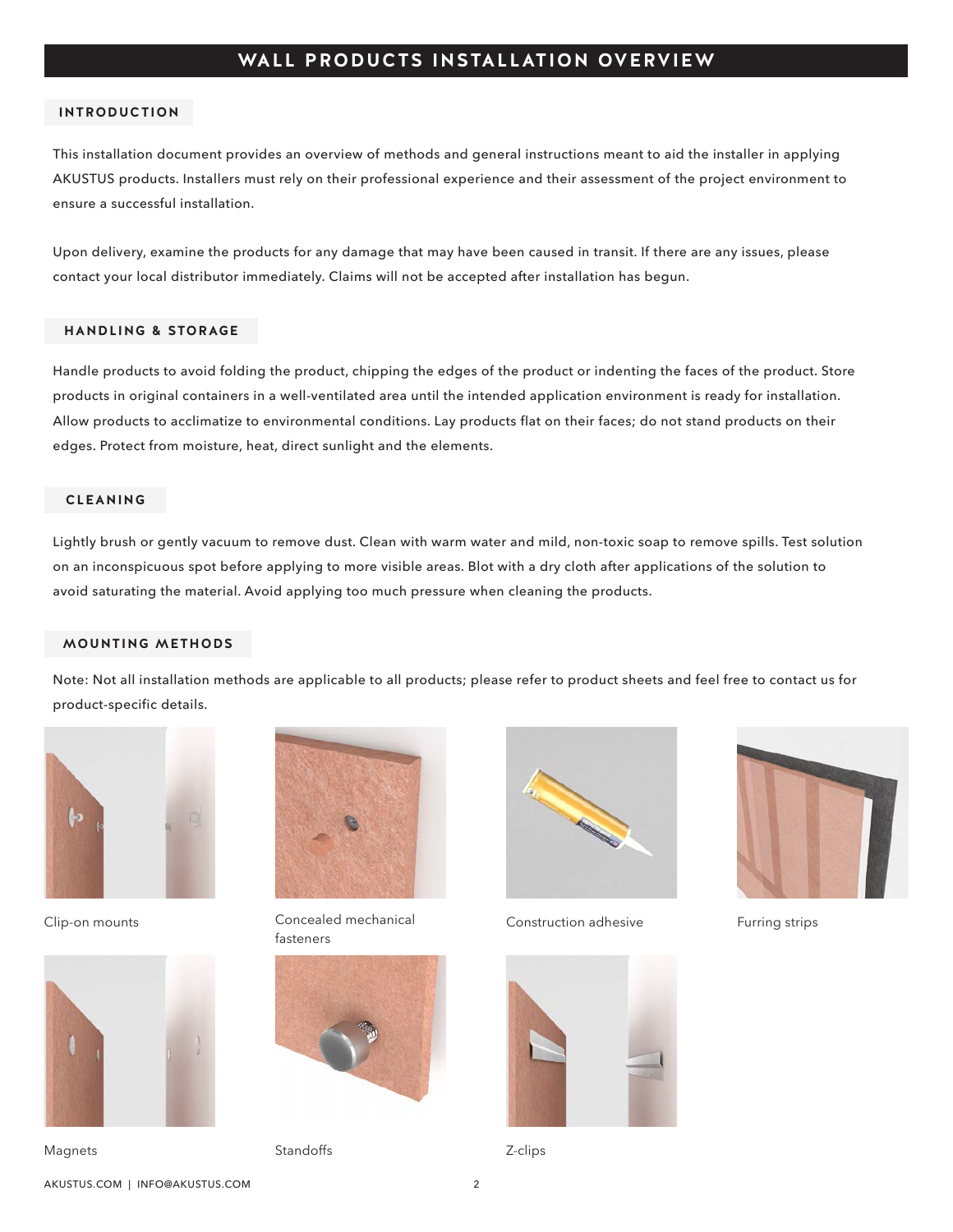# **TITLE** CLIP-ON MOUNTS

#### **STEP 1**

Fasten male clip-on mounts to the panel.

#### **STEP 2**

Mark the wall to indicate where to install the female clip-on mounts, using the placement of the male clip-on mounts on the panel as a reference.

#### **STEP 3**

Fasten female clip-on mounts to the wall.

#### **STEP 4**

Push the male clip-on mounts on the panel into the female clip-on mounts on the wall.

# **CONCEALED MECHANICAL FASTENERS**

#### **STEP 1**

Place the panel on the wall.

#### **STEP 2**

Fasten the panel to the wall through the pre-cut recesses on the panel with the appropriate mechanical fasteners according to project requirements.

#### **STEP 3**

Insert concealer caps into the recesses to conceal hardware.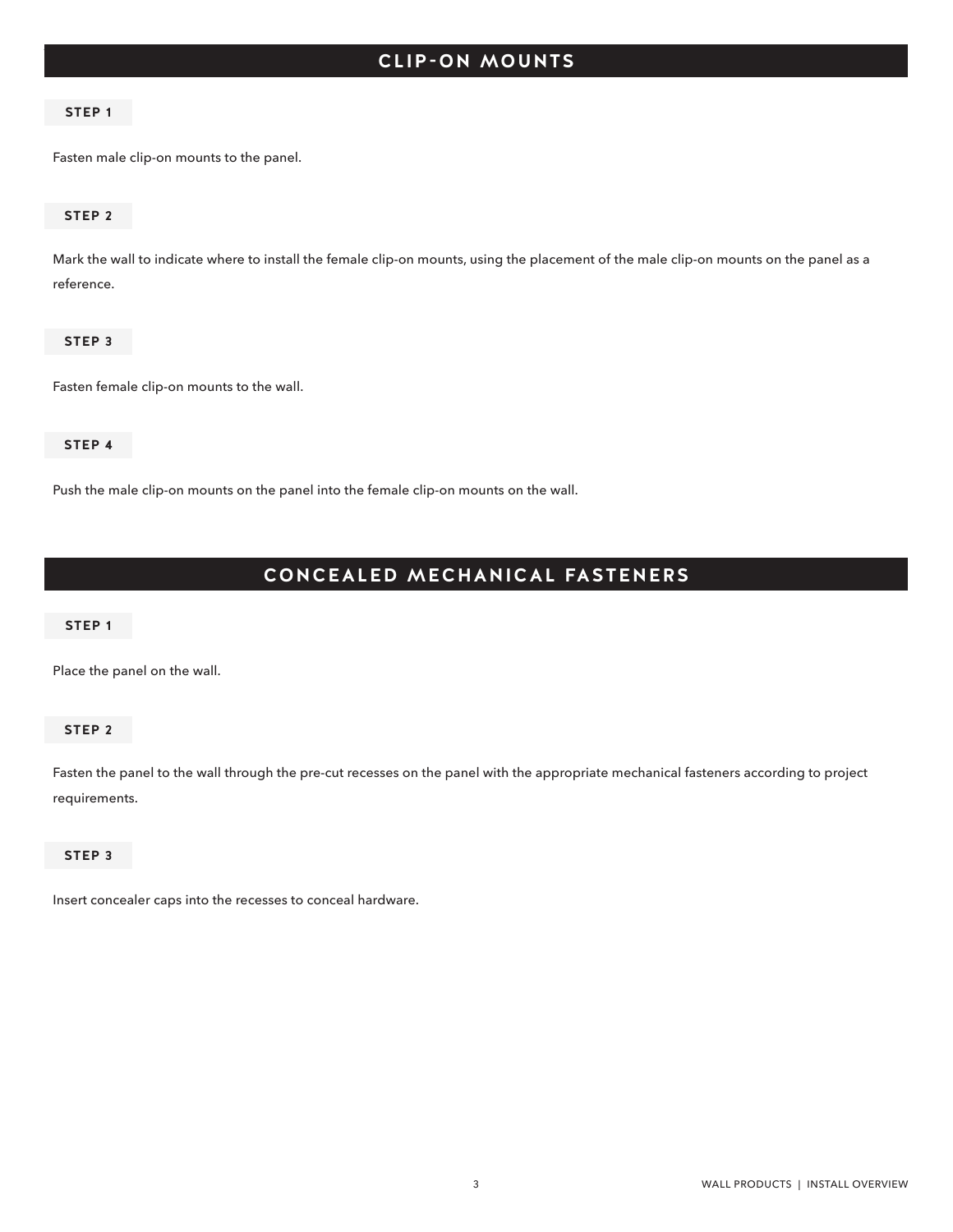## **CONSTRUCTION ADHESIVE**

#### **STEP 1**

Apply non-solvent, heavy duty construction adhesive to the back of the panel.

- Liquid Nails LN 903 is recommended as it works well with AKUSTUS products and as it meets low VOC emission standards.
- Approximately one 290 ml (10 fl oz) tube of Liquid Nails LN 903 required per 1200 x 2400 mm (47 x 94 in) panel.

#### **STEP 2**

Press panel onto the wall and hold until adhesive sets.

• Brad nails can be used to hold the panel in place as the adhesive cures while also acting as additional mounting support.

#### **OPTIONAL**

Fasten the panel to the wall with a brad nailer using 18-gauge brad nails.

- Insert the brad nails in inconspicuous areas, such as near the edges of the panel, as tiny perforations may be visible in the material after insertion.
- Caution: Pressing the safety release trigger of the brad nailer into the panel with too much force may leave a dent in the material. Consider placing other material on top of the panel to activate the nailer while avoiding indentation when firing.

## **FURRING STRIPS**

#### **STEP 1**

Mark the wall to indicate where to install the furring strips, using the dimensions of the panel as a reference.

• Place each strip no more than 254 mm (10 in) away from the previous strip, edge to edge.

#### **STEP 2**

Fasten furring strips to the wall with adhesive and the appropriate mechanical fasteners according to project requirements.

#### **STEP 3**

Fasten the panel to the furring strips with construction adhesive or with concealed mechanical fasteners.

• See earlier sections for recommendations on how to install with adhesive or with concealed fasteners.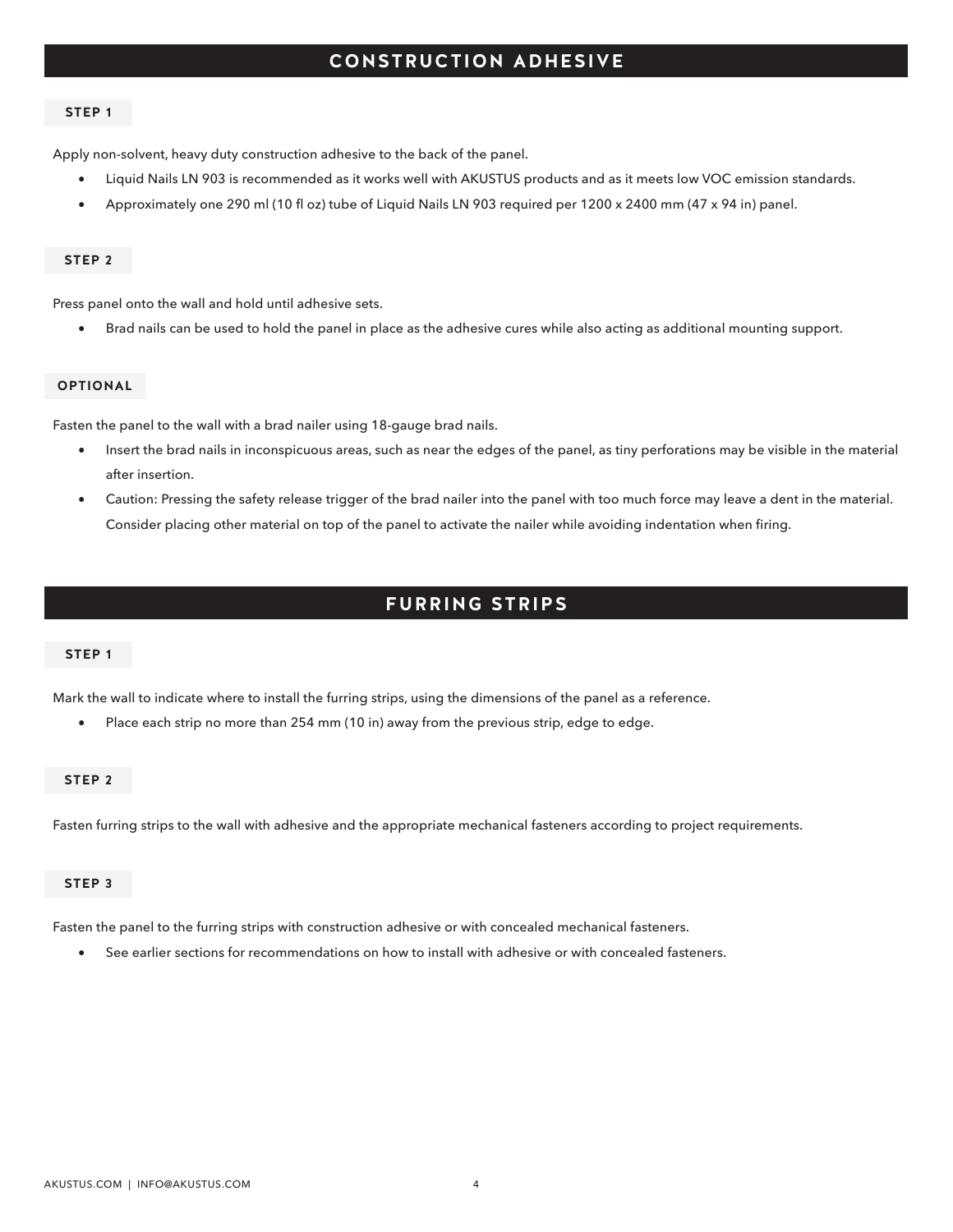# **TITLE MAGNETS**

#### **STEP 1**

Fasten magnets to the panel.

#### **STEP 2**

Mark the wall to indicate where to install the wall magnets, using the placement of the magnets on the panel as a reference.

#### **STEP 3**

Fasten magnets to the wall.

#### **STEP 4**

Push the magnets on the panel onto the magnets on the wall.

## **STANDOFFS**

#### **STEP 1**

Mark the wall to indicate where to install the standoffs, using the pre-cut holes in the panel as a reference.

#### **STEP 2**

Fasten standoff barrels to the wall.

#### **STEP 3**

Push the panel onto the standoff barrels through the pre-cut holes.

#### **STEP 4**

Tighten standoff caps to the barrels.